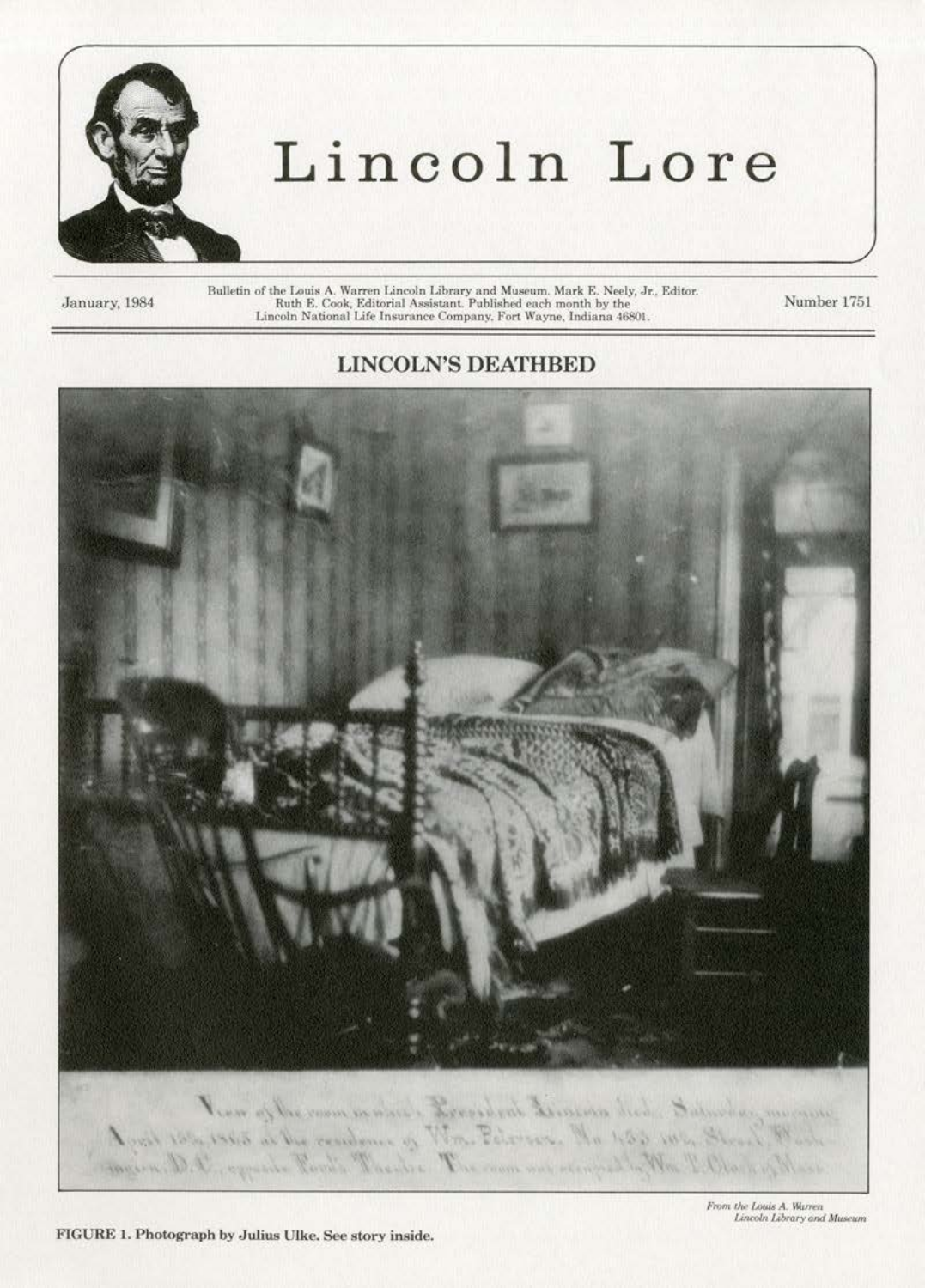As the morning light crept into the disheveled room of William T. Clark on April 15, 1865, one of the upstairs boarders carried his camera into the room. Clark roomed in the house of William Petersen, and the President of the United States had just died on Clark's bed. The camerman was Julius Ulke, who, with his brother Henry, had been up all night fetching water for the doctors.

Tired though they were, everyone sensed the historical importance of the events just witnessed in Clark's humble little room. Julius Ulke apparently sensed the commercial possibilities in the situation as well. He and his brother were artistic, but it was difficult to make a living as an artist in bustling, commerce-minded America. Julius photographed people in Washington, selling his little paper pictures mounted on stiff cards with his name printed on the back. Henry, after a stint as an illustrator in New York, made his living painting the portraits of Washington's bureaucrats and politicians.

Julius Ulke knew that Americans would be curious to know what Lincoln's deathbed looked like, and he was just the man to show them. Fate seemed to have played into his hands, bringing the American historical event of the century almost to his very doorstep. He took at least two photographs of the scene before Clark cleaned up his room. Eventually, he mounted one of the pictures on a stiff card and had a caption carefully lettered on it: "View of the room in which President Lincoln died...

Others sniffed the scent of profit that hung about the little boarding house. Albert Berghaus, special artist for Frank<br>Leslie's Illustrated Newspaper, had followed President Lincoln



From the Louis A. Warren<br>Lincoln Library and Museum





FIGURE 2. A Kellogg lithograph shows Julius Ulke at far left.

From the Louis A. Warren Lincoln Library and Museum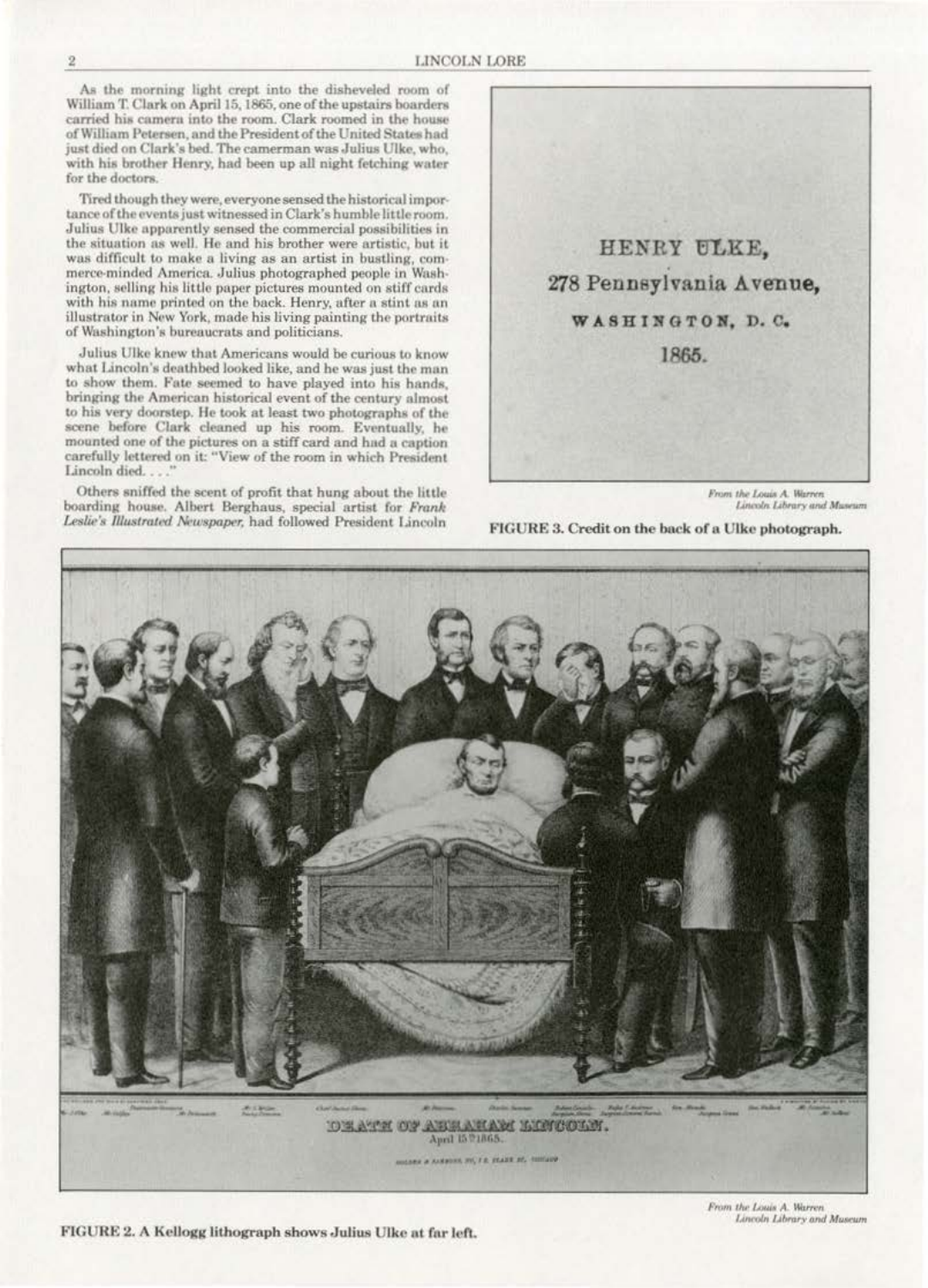

From the Louis A. Warren Lincoln Library and Museum

FIGURE 4. Henry Ulke appears with a top hat at left in Edward Mendel's lithograph, based on Berghaus's illustration.

to Richmond less than two weeks earlier, to capture the scene of what proved to be his last triumph. On Easter Sunday, April 16. Berghaus was at the Petersen house sketching the scene and asking the boarders who was present when Lincoln died. Most of the boarders saw to it that they were immortalized in Berghaus's sketch, for they placed Salmon P. Chase at the scene and he was not there in fact. Both the Ulkes appeared in the picture. Leslie's devoted a double issue to Lincoln's assassination and depended heavily on Berghaus's work as the centerpiece of their sensational appeal.

Julius Ulke, however, was destined not to realize anything from his photographs. The president's widow had forbidden photographs of her slain husband, and the War Department saw to the destruction of some photographs of Lincoln's body lying in state. The enterprising photographer probably read about this in the newspapers and decided not to try to sell his photographs.

They remained in the family for years and became wrinkled and torn, but from all evidence no copies were made. One of Ulke's photographs is well known from publication in Life magazine in 1961 and in Dorothy Meserve Kunhardt and Philip B. Kunhardt, Jr.'s Twenty Days in 1965. The other photograph was recently acquired by the Louis A. Warren Lincoln Library and Museum and is reproduced on the cover of this issue of *Lincoln Lore.* 

What became of Julius Ulke after 1865 is not known, but his brother Henry attained considerable prominence as a painter of the prominent personalities in Washington. One of these was Edwin M. Stanton, who had been presentat Linooln'sdeathbed and whose destruction of coffin photographs of the martyred president had perhaps ruined Julius's hopes for commercial gain from his photographs. When Henry Ulke painted Stan· ton, he chose a pose highly reminiscent of the pose Albert Berghaus had used in his influential illustration of the deathbed scene for *Us.lie's.* The Stanton portrait suggests that Henry Ulke may have hoped to exploit the scene at the Petersen house as well.



*National Portrait Gallery, Smithsonian Institution,* Washington, D.C.

FIGURE 5. Henry Ulke's portrait of Edwin M. Stanton.